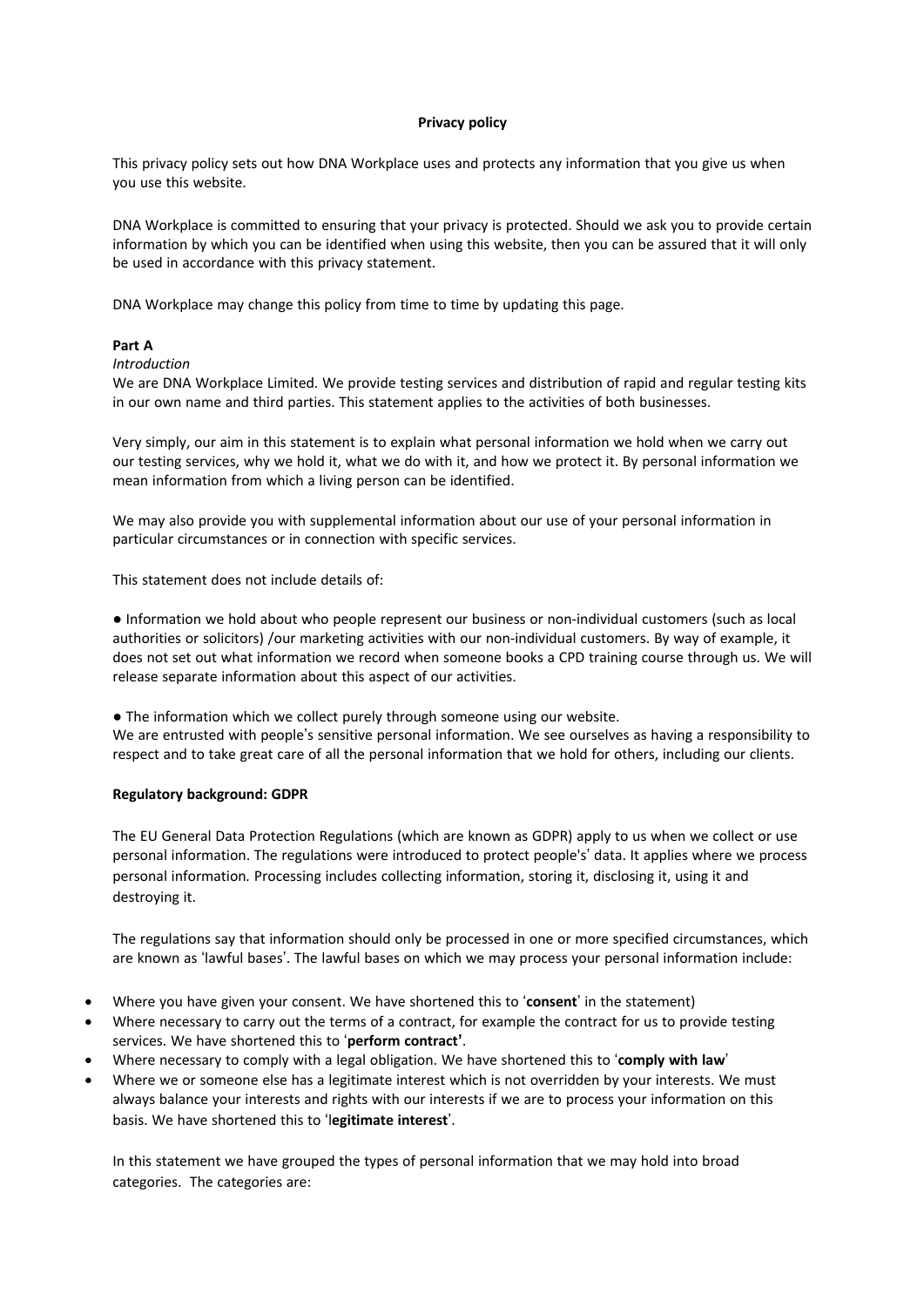- 1. General information including contact information
- 2. Information obtained in order to provide a quote/arrange our testing services
- 3. Information obtained through the process of providing our testing services
- 4. Payment and transactional information
- 5. Marketing information

We also collect, use and share aggregated information such as statistical data. Aggregated information could be derived from personal data, including your test results but is not considered personal data in law as this data will not directly or indirectly reveal your identity. For example, we may aggregate information to report on our performance, particularly when tendering for business, to identify trends within our business, and to improve our services, and their accuracy.

Other examples of how we use aggregated data are for business management, planning and tracking purposes.

## **Part B**

#### **What personal information we hold, and how we use it**

### **General contact information/communication records**

This may include your name, address, phone number, email address, communications consent and other information that you may provide to us during routine communications such as when you ask us to respond to a query.

### **When we obtain this information**

We collect some or all of this information, depending on the circumstances, when you (or someone such as your solicitor, or a local authority) asks us a query, whether by phone, or email, using the contact from on our website, by letter or in person. We retain copies of all communications, and so will have any personal information which is provided in communications with us.

We may record telephone calls. If you or someone else provides us with your name, contact details and other personal information during a telephone call, these may be recorded.

We provide further information about what information we obtain, and why in this table:

| How we use this general information                                                                                                                 | Our lawful basis(s)                                                                                | What is our legitimate<br>interest?                                                                       |
|-----------------------------------------------------------------------------------------------------------------------------------------------------|----------------------------------------------------------------------------------------------------|-----------------------------------------------------------------------------------------------------------|
| To communicate with you, and to investigate and<br>respond to your queries                                                                          | Legitimate interest<br>Perform contract<br>(where an order<br>has been placed<br>for our services) | To provide information<br>requested by or on<br>behalf of our customers.<br>and to respond to<br>queries. |
| We record telephone calls with our customer<br>services team for monitoring, training, supervision<br>and for verification purposes. We may need to | Legitimate interest.                                                                               | To maintain high<br>standards on our calls,<br>and to be able to                                          |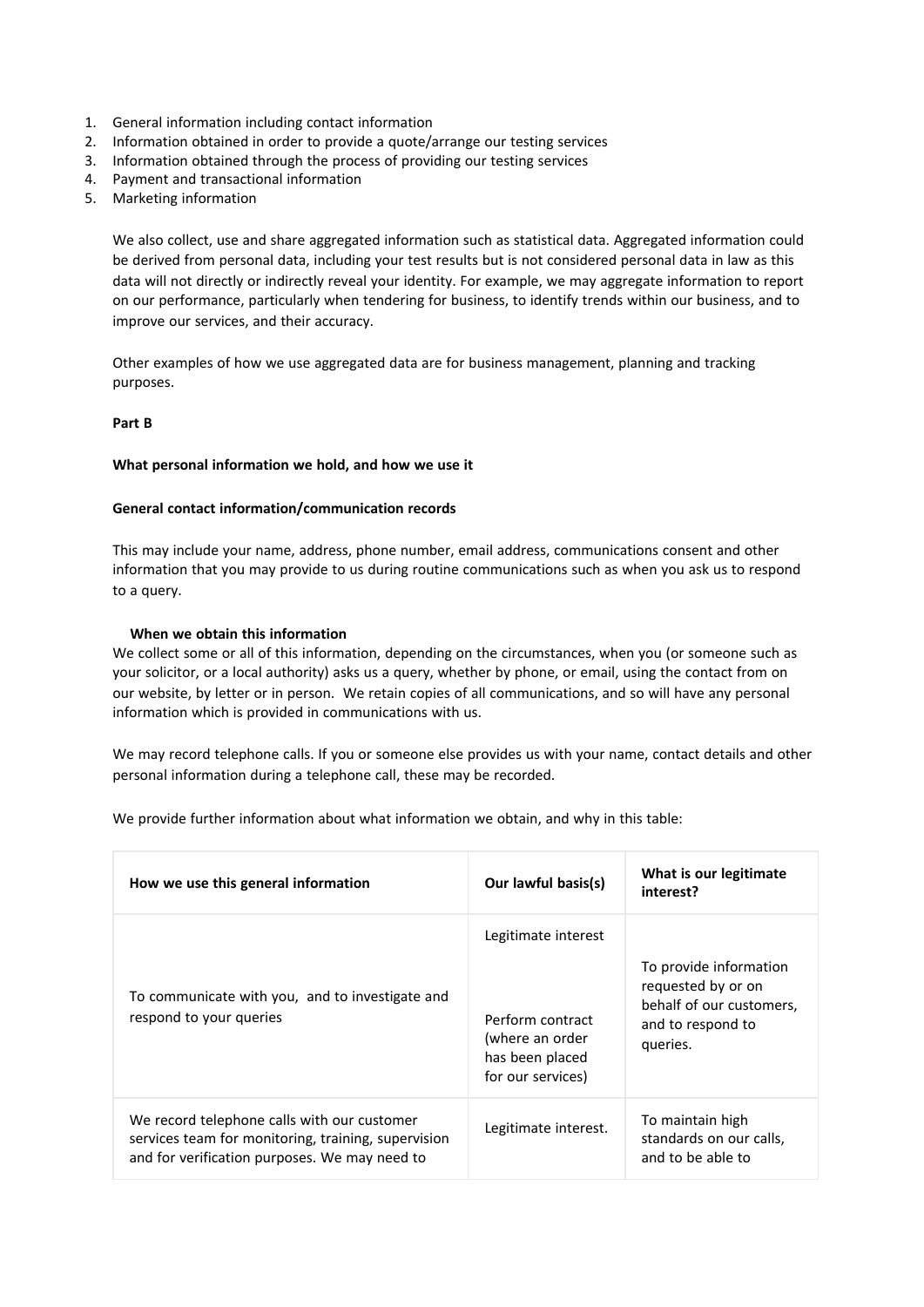| refer to these recordings if there is any dispute<br>between us, and may use them for by way of<br>evidence. | Perform contract<br>(where an order<br>has been placed<br>for our services)<br>Comply with law | evidence what occurred<br>during a call.                                                          |
|--------------------------------------------------------------------------------------------------------------|------------------------------------------------------------------------------------------------|---------------------------------------------------------------------------------------------------|
| Records of any consents that you give.                                                                       | Comply with law<br>Legitimate interest                                                         | To maintain accurate<br>records of what consents<br>we have to perform our<br>business activities |
| To deliver a sampling kit for a test, and to record<br>that we have done so                                  | Perform contract                                                                               |                                                                                                   |
| To send you surveys and other requests for<br>information in relation to our services                        | Legitimate interest                                                                            | To improve our services                                                                           |

# 1. **Further Information we obtain when we provide a quote for our services**

When we provide a quote for our services, we require certain information. In this table we provide further information on what information we obtain, and why.

| <b>What Information</b>                                                                                                                                                     | How we use this                                                                                                                                                                             | Our lawful                                                                                          | What is our legitimate                                                                                   |
|-----------------------------------------------------------------------------------------------------------------------------------------------------------------------------|---------------------------------------------------------------------------------------------------------------------------------------------------------------------------------------------|-----------------------------------------------------------------------------------------------------|----------------------------------------------------------------------------------------------------------|
|                                                                                                                                                                             | information                                                                                                                                                                                 | bases                                                                                               | interest?                                                                                                |
| Contact information <i>i.e.</i><br>name, address and email<br>address of person<br>requesting the quote,<br>and other people who<br>have a proper interest in<br>the matter | We use this contact<br>information:<br>to identify the person<br>requesting the quote in<br>our records including<br>records of services<br>ordered, and delivered<br>and consents provided | Perform<br>contract<br>Comply<br>with<br>law (in<br>certain<br>instances)<br>Legitimate<br>interest | We have a business<br>interest in<br>maintaining accurate<br>records of the business<br>that we conduct. |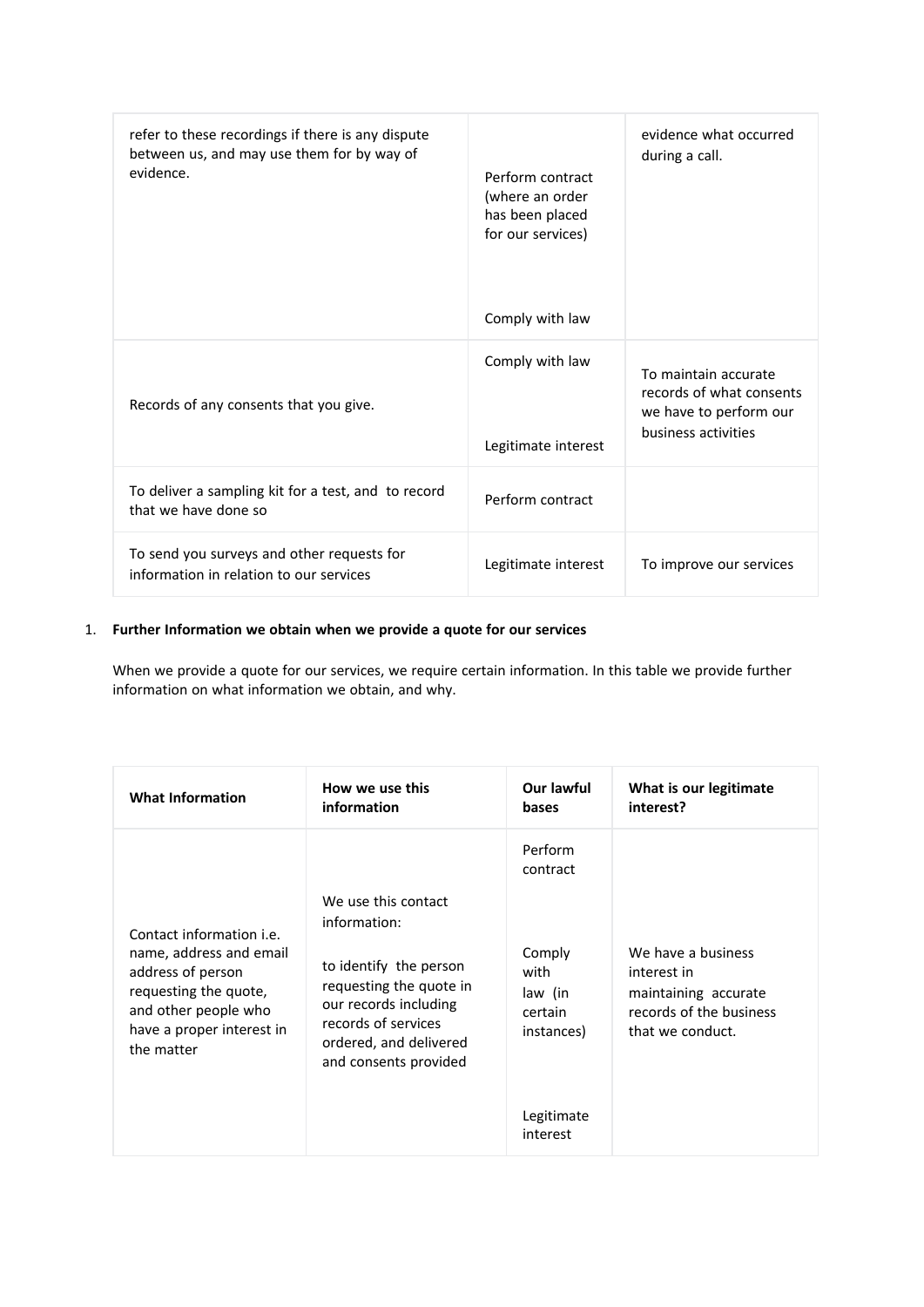|                                | to identify people who<br>have a proper interest in<br>the case, including any<br>solicitor acting for a party,<br>or any party to whom<br>results are to be<br>provided | Perform<br>contract<br>Comply<br>with law<br>Legitimate<br>interest | We have a business<br>interest in recording<br>details of people who have<br>a proper interest in a<br>matter, and who are<br>likely to have expectations<br>of us in connection with<br>the testing. |
|--------------------------------|--------------------------------------------------------------------------------------------------------------------------------------------------------------------------|---------------------------------------------------------------------|-------------------------------------------------------------------------------------------------------------------------------------------------------------------------------------------------------|
|                                | to deliver our service in<br>accordance with our<br>Terms including arranging<br>for samples to be taken<br>from persons being tested                                    | Perform<br>contract                                                 |                                                                                                                                                                                                       |
|                                | to exercise and if<br>necessary to enforce our<br>rights under our Terms<br>and to handle any<br>complaints or disputes<br>that may arise                                | Perform<br>contract<br>Legitimate<br>interest                       | To responsibly manage our<br>business by enforcing our<br>rights under our Terms,<br>including defending any<br>claims that may be<br>brought against us.                                             |
| Shipping address               | Test results may be sent<br>to this address                                                                                                                              | Perform<br>contract                                                 |                                                                                                                                                                                                       |
| <b>Billing address</b>         | For the purposes of<br>arranging payment for<br>services                                                                                                                 | Perform<br>Contract<br>Comply<br>with Law                           |                                                                                                                                                                                                       |
| Email address                  | We use this address for<br>day to day<br>communications including<br>sending sending invoices<br>and receipts, and for the<br>purpose of delivering test<br>results.     | Perform<br>contract<br>Legitimate<br>interest                       | We have a business<br>interest in responding to<br>communications                                                                                                                                     |
| Name of person being<br>tested | We use this for<br>identification purposes                                                                                                                               | Perform<br>contract                                                 |                                                                                                                                                                                                       |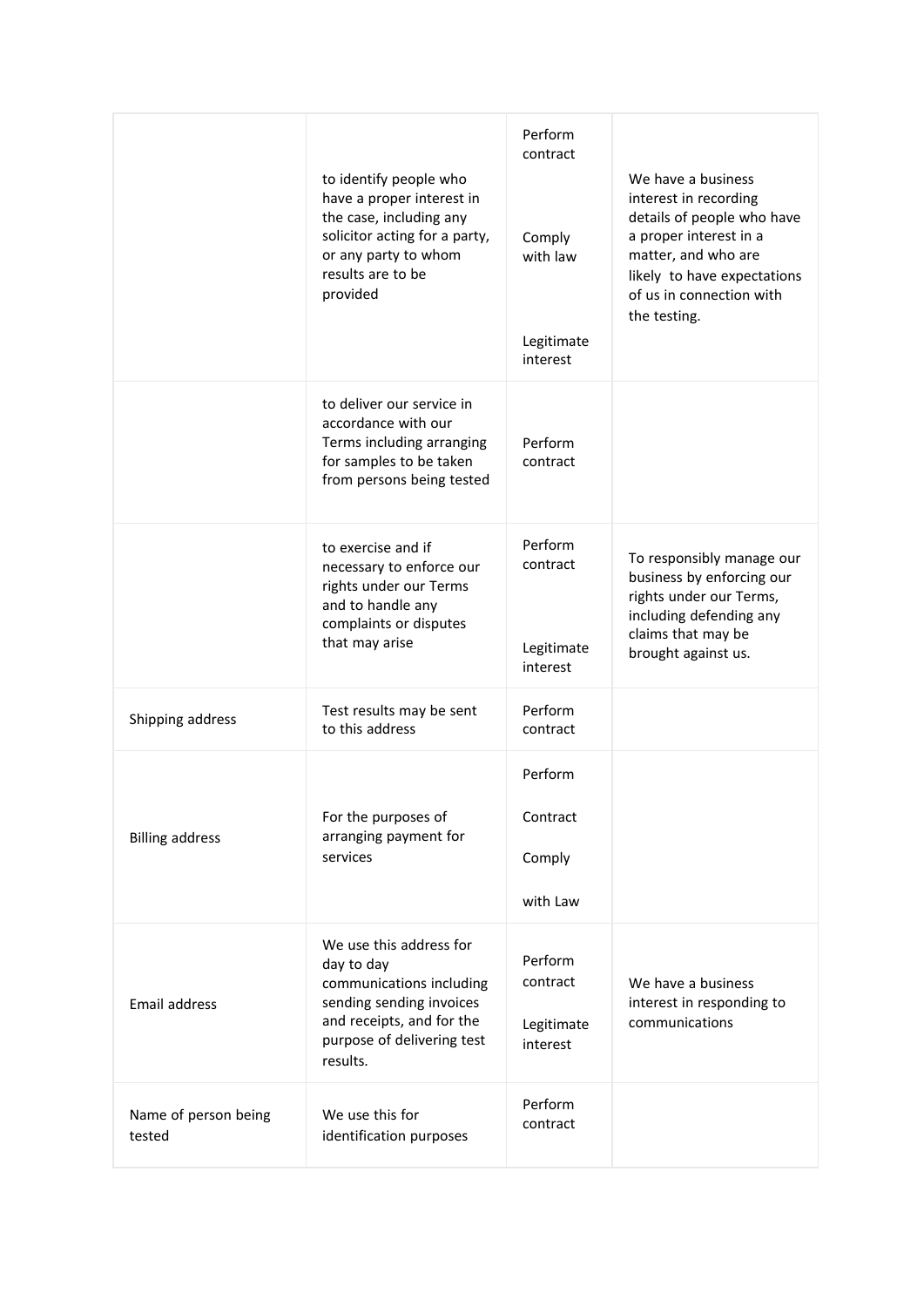|                                                                                                                                                                                                                                        |                                                                                                                                                                                  | Comply<br>with law            |                                                                                                                      |
|----------------------------------------------------------------------------------------------------------------------------------------------------------------------------------------------------------------------------------------|----------------------------------------------------------------------------------------------------------------------------------------------------------------------------------|-------------------------------|----------------------------------------------------------------------------------------------------------------------|
| Address of person being<br>tested                                                                                                                                                                                                      | We use this when making<br>arrangements for the<br>sample to be taken.                                                                                                           | Perform<br>contract           |                                                                                                                      |
|                                                                                                                                                                                                                                        |                                                                                                                                                                                  | Comply<br>with Law            |                                                                                                                      |
| DOB of person being<br>tested                                                                                                                                                                                                          | We use this to identify<br>whether a sample is being<br>taken from a minor and<br>for identification<br>purposes                                                                 | Perform<br>contract           |                                                                                                                      |
|                                                                                                                                                                                                                                        |                                                                                                                                                                                  | Legitimate<br>Interest        |                                                                                                                      |
| Relevant court orders,<br>including interim care<br>orders (final and draft)<br>are sometimes provided<br>to us when a quote is<br>requested, or at a later<br>date and these generally<br>contain personal<br>information in relation | We use these where<br>appropriate to help<br>ensure that we provide<br>the correct services and<br>supply information as<br>legally directed.                                    | Comply<br>with law<br>Perform |                                                                                                                      |
| to the person being<br>tested, and other<br>parties.                                                                                                                                                                                   |                                                                                                                                                                                  | contract                      |                                                                                                                      |
| Sex of person being<br>tested                                                                                                                                                                                                          | We sometimes receive or<br>ask for the sex of the<br>person being tested to<br>assist with, or as part of                                                                        | Perform<br>contract           | We have a legitimate<br>interest in making sure<br>that our quotes are<br>accurate, and in<br>maintaining records of |
|                                                                                                                                                                                                                                        | the quoting process                                                                                                                                                              | Legitimate<br>interest        | information that persons<br>seeking quotes provide to<br>us                                                          |
| Familial relationships of<br>person being tested (for<br>DNA tests only)                                                                                                                                                               | We identify and record<br>the familial relationships<br>between the persons<br>being tested in order to<br>advise on the type of test<br>needed and person the<br>relevant test. | Perform<br>contract           |                                                                                                                      |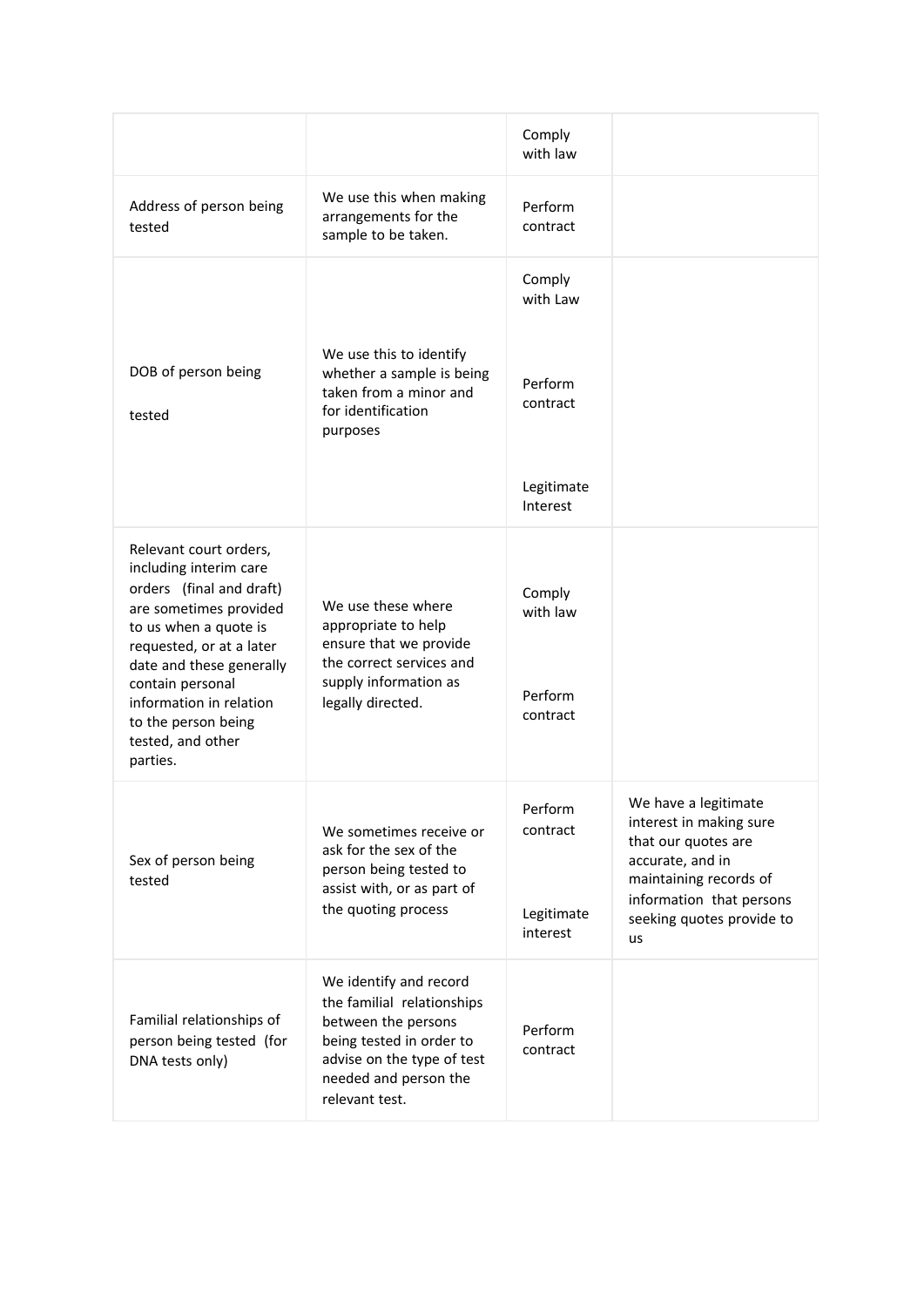| Where we test a child we<br>Name and contact<br>need the consent of the<br>details of person with<br>person who has parental<br>parental<br>responsibility, and to be<br>responsibility of a child<br>able to liaise with that<br>to be tested<br>person as needed | Comply<br>with law<br>Perform<br>contract |
|--------------------------------------------------------------------------------------------------------------------------------------------------------------------------------------------------------------------------------------------------------------------|-------------------------------------------|
|--------------------------------------------------------------------------------------------------------------------------------------------------------------------------------------------------------------------------------------------------------------------|-------------------------------------------|

## 1. **Information we hold when we carry out a test**

We will (depending on the specific test) collect and retain information in relation to the person being tested.

Because our results are used in court cases, or for other purposes which have significant importance for people involved, we follow strict 'chain of custody protocols'. This enables those people who rely on our tests to be confident beyond reasonable doubt that the results are from the named individual. Because of this, we take careful steps to identify the person being tested, and to record how we have identified them.

We are also required to have consent prior to taking biological samples, and hence need to identify the person who is providing the consent, and to keep records of their identity and the consent provided.

Depending on the test, we also collect information which helps with the accuracy and completeness of our results. ensure the accuracy of our results.

The testing process will also produce personal information, such as the test results.

We will also hold test results, and correspondence and communications related to the tests and results. Where an expert report is to be provided we will hold correspondence with the expert, and a copy of the expert's report.

Further information is set out in the table below:

| <b>What Information</b>        | Why we collect this                                                                                                                                                                                                                                                                | Our lawful                                                          | What is our legitimate                                                                                                                                                                                                                        |
|--------------------------------|------------------------------------------------------------------------------------------------------------------------------------------------------------------------------------------------------------------------------------------------------------------------------------|---------------------------------------------------------------------|-----------------------------------------------------------------------------------------------------------------------------------------------------------------------------------------------------------------------------------------------|
|                                | information/ how we use it                                                                                                                                                                                                                                                         | bases                                                               | interest?                                                                                                                                                                                                                                     |
| Name/other name(s)<br>known by | We use this to identify in<br>our records the person<br>being tested or in respect of<br>whom a report, to obtain<br>consent to testing, and in<br>our communications with<br>laboratories who perform<br>services for us and experts if<br>an expert report is being<br>provided. | Comply<br>with law<br>Perform<br>contract<br>Legitimate<br>interest | We have a business<br>interest in verifying the<br>true identity of the<br>person being tested, in<br>maintaining accurate<br>records of who we test,<br>and being able to<br>evidence that we have<br>checked the participant's<br>identity. |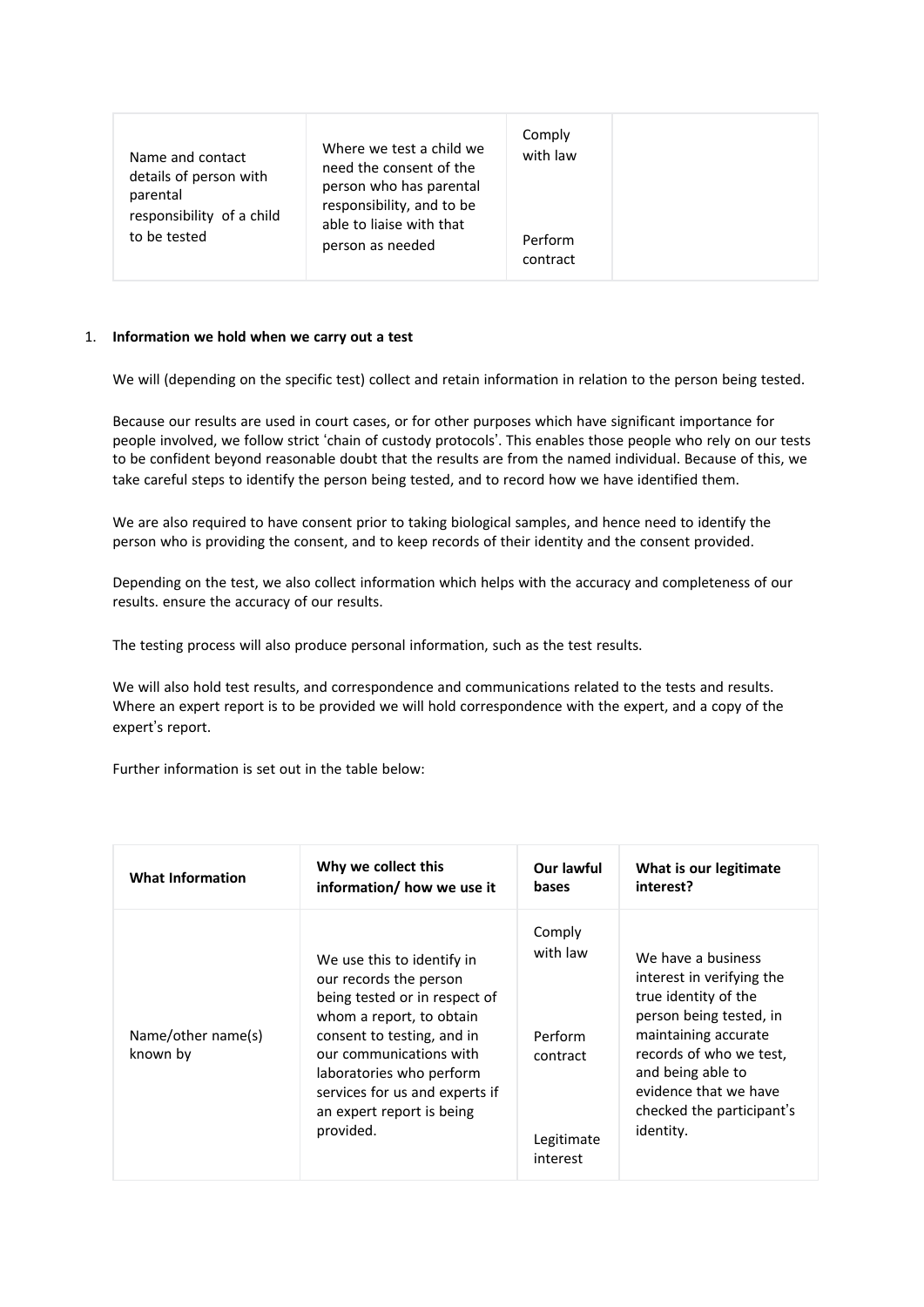| Date of birth                                                       | We use this as part of our<br>formal identification<br>processes.                                                                                                             | Comply<br>with law<br>Perform<br>contract<br>Legitimate<br>interest | As above |
|---------------------------------------------------------------------|-------------------------------------------------------------------------------------------------------------------------------------------------------------------------------|---------------------------------------------------------------------|----------|
| A photograph of the<br>person being tested                          | We use this as part of our<br>formal identification<br>processes, and to enable us<br>to verify that we have taken<br>the sample from the person<br>whose ID we have verified | Comply<br>with law<br>Perform<br>contract<br>Legitimate<br>interest | As above |
| Sex                                                                 | We use this to help ensure<br>the accuracy of the tests<br>that we carry out                                                                                                  | Perform<br>contract                                                 |          |
| Copy ID document & ID<br>document number and<br>information from ID | We use this for<br>identification purposes, and<br>to verify that we have<br>sighted ID                                                                                       | Comply<br>with law<br>Perform<br>contract<br>Legitimate<br>interest | As above |
| Familial relationship<br>information                                | For DNA tests only - used to<br>help provide accurate test<br>results                                                                                                         | Perform<br>contract                                                 |          |
| Medication<br>use/history                                           | For drug and alcohol testing<br>only- used to help us<br>provide accurate test results                                                                                        | Consent                                                             |          |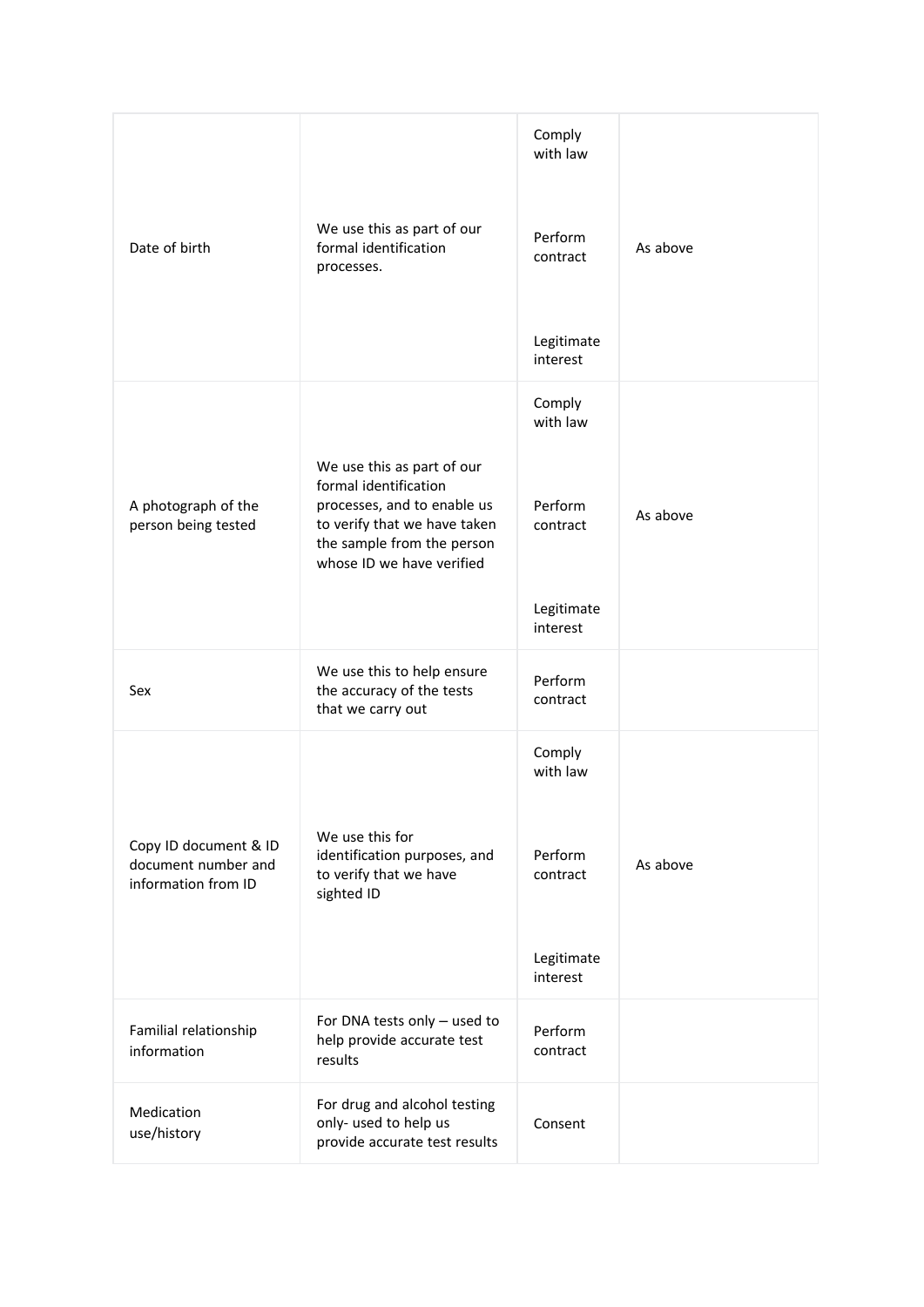| History of drug/alcohol<br>abuse                                                                                                                    | For drug and alcohol testing<br>only- used to help us<br>provide accurate test results                                                                                                                                    | Consent                                       |                                                                                                                                                 |
|-----------------------------------------------------------------------------------------------------------------------------------------------------|---------------------------------------------------------------------------------------------------------------------------------------------------------------------------------------------------------------------------|-----------------------------------------------|-------------------------------------------------------------------------------------------------------------------------------------------------|
| Details of the nail/hair<br>sample (as<br>appropriate) with<br>comments/ details of<br>hair products and<br>treatments used on hair<br>to be tested | For nail/hair testing only,<br>we use information about<br>the hair/nail and hair<br>products used by the<br>participant to improve the<br>accuracy of our reports                                                        | Perform<br>contract                           |                                                                                                                                                 |
| Consent form                                                                                                                                        | We use this form to collect<br>information we need to<br>conduct the test, and to<br>obtain consent for testing                                                                                                           | Comply<br>with law<br>Perform<br>contract     |                                                                                                                                                 |
| Kit bar code                                                                                                                                        | We use a <b>barcode</b> to<br>identify the sample being<br>tested, which in turn can<br>identify a person in our<br>records                                                                                               | Perform<br>contract<br>Legitimate<br>interest | We have a business<br>interest in having<br>effective means of<br>identifying and tracking<br>samples and within our<br>systems and in our labs |
| Court orders                                                                                                                                        | Where a test is being carried<br>out in relation to court<br>proceedings, we may be<br>provided with relevant court<br>order which contain<br>personal information about<br>the person being tested and<br>other parties. | Perform<br>contract<br>Comply<br>with law     |                                                                                                                                                 |
| Physical sample                                                                                                                                     | This is the sample that is<br>being tested. We use a<br>barcode to identify the<br>sample, and to link that<br>sample back to the person<br>who provided it.                                                              | Perform<br>contract<br>Consent                |                                                                                                                                                 |
| Test results and report<br>(other than DNA tests)                                                                                                   | We provide test<br>results/reports as agreed at<br>the time the order is<br>placed.                                                                                                                                       | Perform<br>contract                           |                                                                                                                                                 |
| Test results/reports/<br>DNA sample, and                                                                                                            | Our testing process involves<br>extracting a person's DNA                                                                                                                                                                 | Consent                                       |                                                                                                                                                 |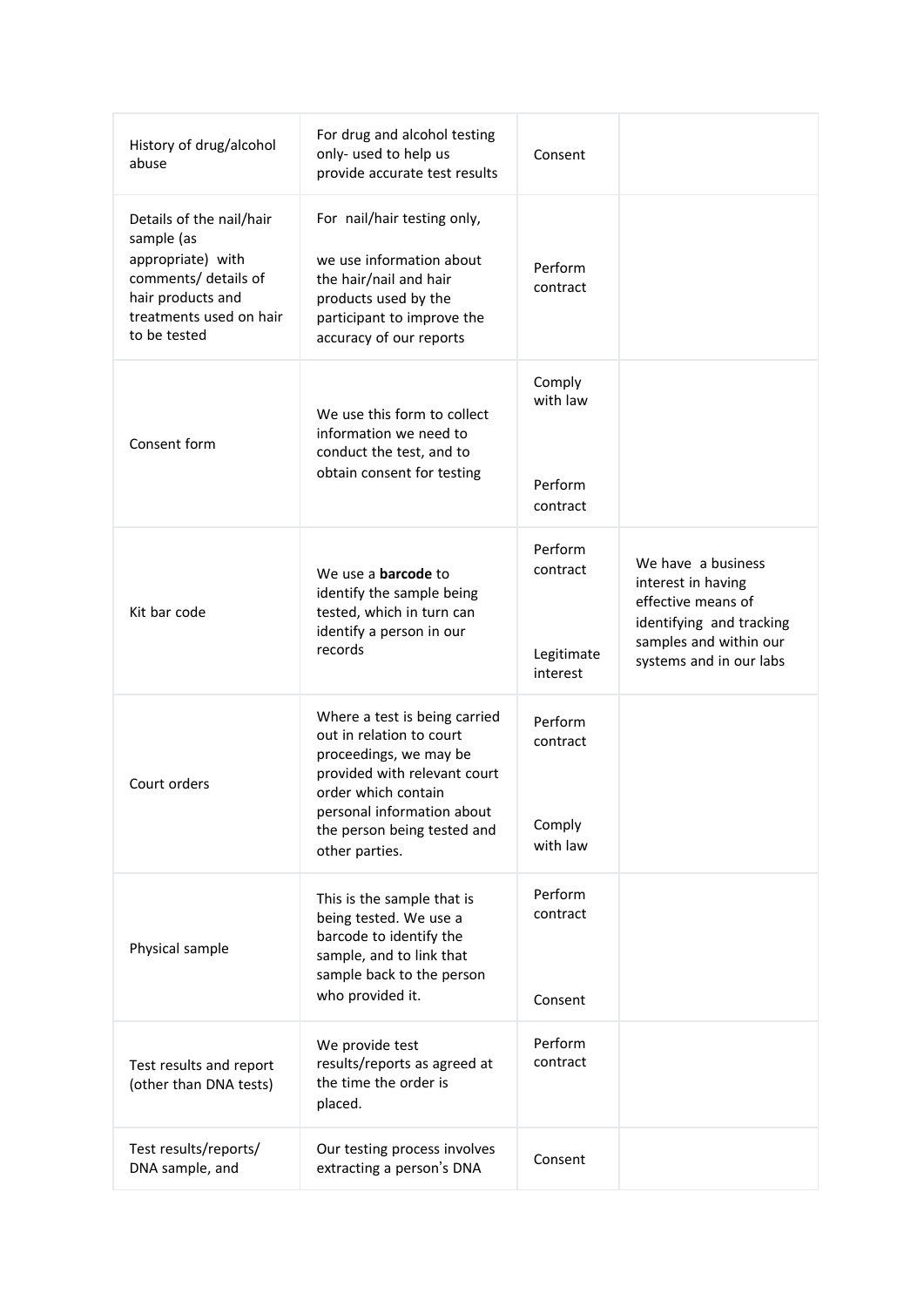| genetic data (for DNA<br>tests only) | sample and deriving their<br>genetic data. This is used to<br>genetic produce test<br>results/reports agreed at the<br>time the order was placed. |  |
|--------------------------------------|---------------------------------------------------------------------------------------------------------------------------------------------------|--|
| Expert reports                       | Perform contract                                                                                                                                  |  |

## 1. **Payment information and financial records**

When payments are made by card online, the payer's details are processed by a third-party payment provider; we do not receive any details other than the last 4 numbers of the card used (in some cases) and the billing address (in some cases).

If card payment is made by phone or in person, we will receive card information, but will process it through a third party payment provider, and will retain only the information that we would receive if the payment were made online (see above).

Where possible we process refunds in the same manner as payments, otherwise, we make the payment by bank transfer.

We generally pay refunds using the same method as payment. If paying a refund by bank transfer, we receive account name and payment details. This will be recorded on our bank statement.

We create and retain records of the transactions which customers enter into with us, including details of payments owing and made.

| How we use this information                                                                                                                 | Our lawful<br>bases                          | What is our legitimate<br>interest        |
|---------------------------------------------------------------------------------------------------------------------------------------------|----------------------------------------------|-------------------------------------------|
| We use the paying party's name and address for<br>financial record-keeping purposes                                                         | Comply with<br>law                           | To maintain accurate<br>financial records |
| We use payment information to process payments and<br>refunds                                                                               | Perform<br>contract<br>Comply with<br>law    | To maintain accurate<br>financial records |
| We record details of our financial transactions which<br>will include the paying party's name, email, address<br>and payments made or owing | Legitimate<br>interest<br>Comply with<br>law | To maintain accurate<br>financial records |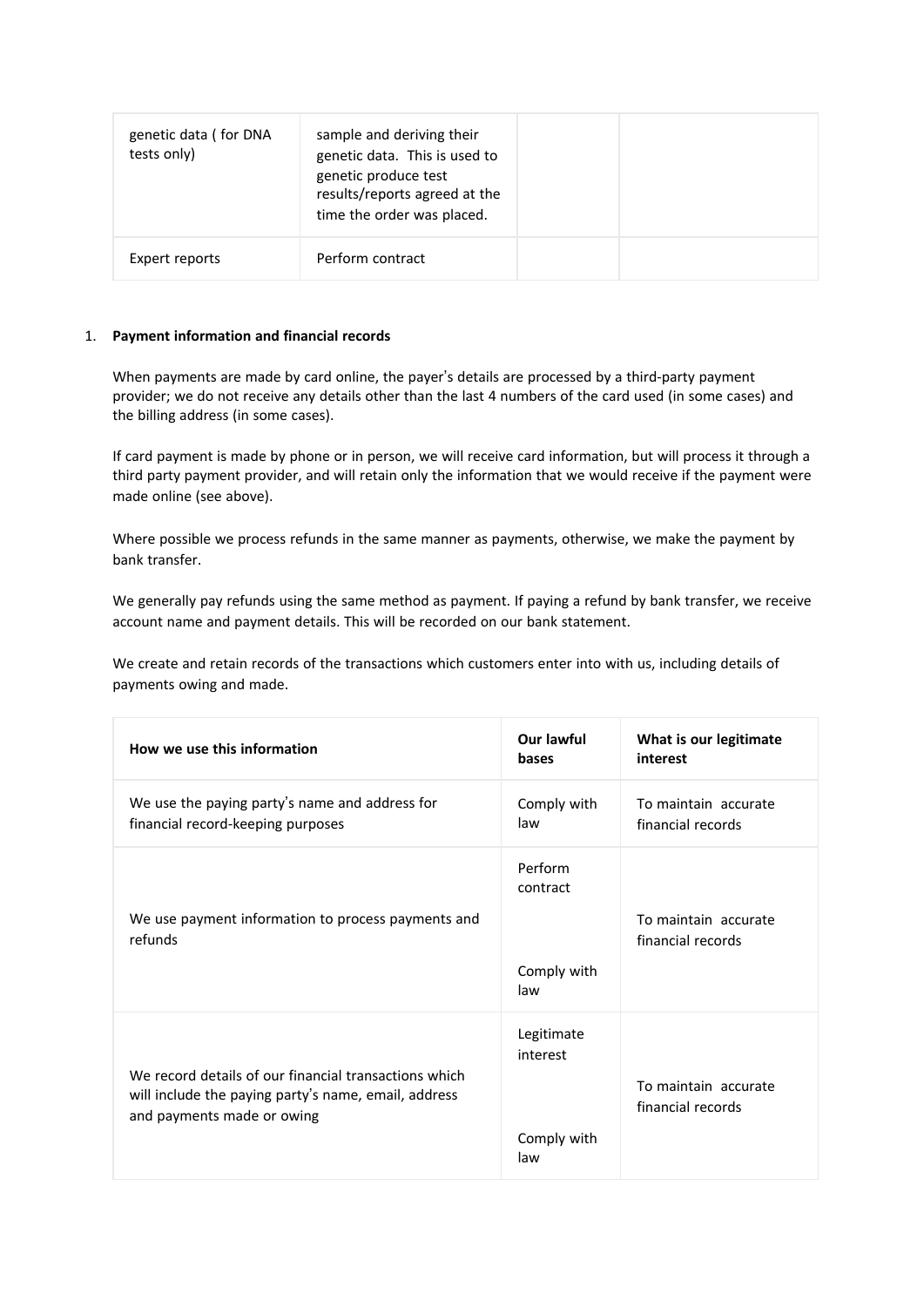### **Other Use of Information**

We may also use personal information which we hold to enforce our rights under our Terms and to handle any complaints or disputes that may arise, to defend any proceedings which may be brought against us or to participate in any proceedings to which we are joined, and to comply with law or any applicable regulations. Where we do so, our lawful basis will be that we have a legitimate interest, or are complying with law.

### **Changes in why we use your information**

We will only use personal information for the purposes for which we collected it, unless we reasonably consider that we need to use it for another reason and that reason is compatible with the original purpose. If you wish to get an explanation as to how the processing for the new purpose is compatible with the original purpose, please contact us.

If we need to use personal information for an unrelated purpose, we will notify you (where appropriate through your solicitor or other third party) and we will explain the legal basis which allows us to do so.

Please note that we may process personal information without your knowledge or consent, but only where this in compliance with the above rules, where this is required or permitted by law.

## **Part C**

### **How we collect your information**

We use different methods to collect personal information including:

- Direct interactions. You may give us your personal information by filling in forms or by corresponding with us by post, phone, email, or otherwise. This includes personal information you provide when you
- o order our services;
- o subscribe to one of our publications or mailing lists;
- o request marketing to be sent to you;
- o enter a competition, promotion or survey; or
- o give us feedback or contact us.
- Through an intermediary or third party. Examples of where intermediaries provide personal information include where a solicitor appointed to represent someone provides information on their behalf, the lead party in a court case (meaning the party who provides instructions in relation to the testing of various parties involved in the case), or a local authority or governmental department who conduct and pay for testing, and companies who ask us to carry out testing of their staff. A third party may also request a quote for testing, and provide information even where they are not acting on behalf of the person whose information they provide.
- Automated technologies or interactions. We may automatically collect information about equipment, browsing actions and patterns of visitors to our website. Please see our Cookie Policy for further details.
- Third parties or publicly available sources. We may receive personal information about you from various third parties and public sources including:
- o Information from: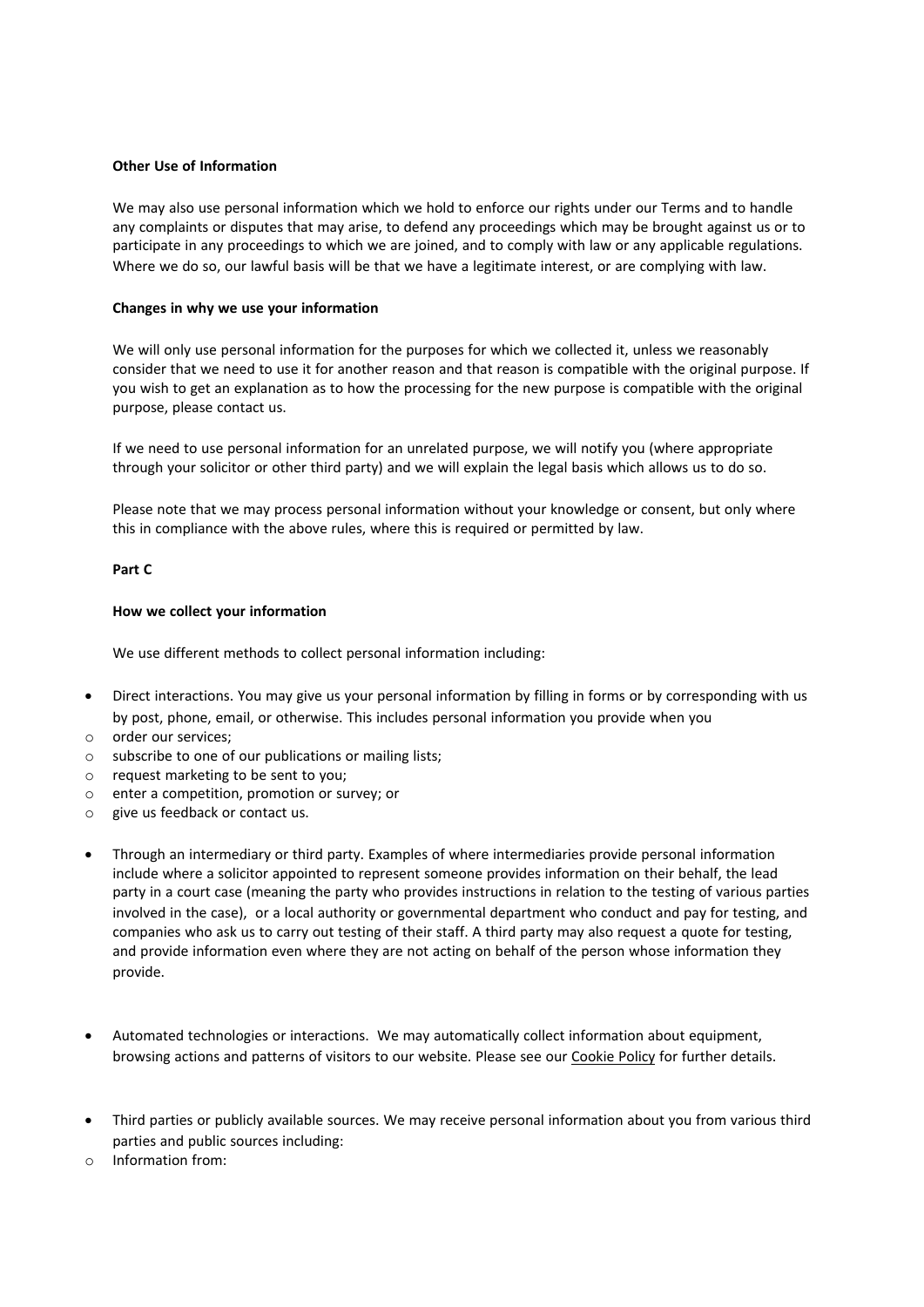(a)analytics providers such as Google;

(b)advertising networks; and

(c)search information providers

• providers of technical, payment and delivery services

### **Part D**

### **Sharing your information**

In this section we provide information on who we share your information with, and why.

### **Our policy on disclosing test results**

## **For adults:**

- If an adult is tested, we will always provide the results to them.
- If the person ordering the test wishes the results to be provided to people other than the person being tested, including to themselves, we will seek the consent of the person being tested before the sample is taken. If the person being tested does not consent to this, we will not take the sample.
- We will only carry out a test which has been ordered by a court where the person being tested consents to the results being shared in accordance with the court order.

## **Children**

• We will share test results with any person who can show that they have parental control in respect of a child being tested, even if they do not place the order. The exception to this is where a court order forbids us from providing results to that person.

#### **Service providers**

We use a range of service providers and consultants in order to help run our businesses and to provide our services. We require all third-party service providers to respect the security of the personal information we hold and to treat it in accordance with the law. We do not allow our third-party service providers to use our client's personal information for their own purposes and only permit them to process it for specified purposes and in accordance with our instructions.

These service providers include:

#### **Sample Collectors**

We use the services of professional third parties to collect samples for testing. We will need to disclose personal information to the person collecting the sample in order for them to make arrangements for the sample to be collected, and also to ensure that the sample is collected correctly.

## **Telephone answering services**

We use a third-party service provider to answer telephone calls when we are unable to do so ourselves, including when our help centre is closed.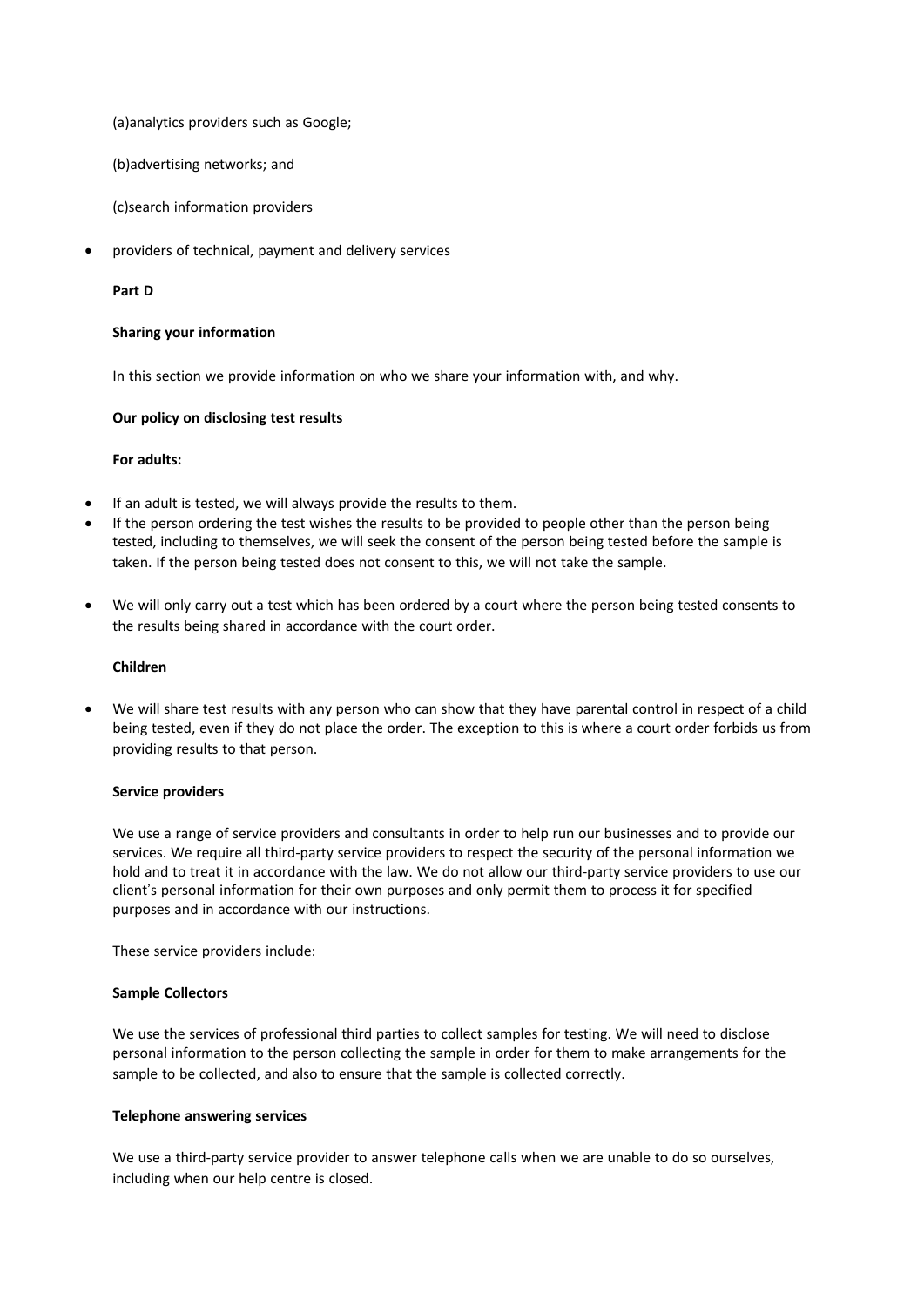### **Our laboratories & biological storage facilities**

We use fully accredited professional laboratories to receive samples and to carry out testing.

### **Expert Reports/ Expert Witness Services**

Where we are retained to provide an expert report, or expert witness services we may use the service of expert third parties, and where we do, we will share personal information with the expert third parties as necessary to enable them to perform their services.

#### **'Cloud' based service providers**

We use 'cloud' based storage providers to securely maintain the information held within our databases, and this will include sensitive personal information.

Please see 'Security of your information' below for further information on security aspects of our cloud storage arrangements.

We also use service providers who assist us with our 'cloud' based infrastructure, and 'cloud' client support tools.

#### **Professional advisers**

We may share information with our professional advisers including lawyers, accountants and insurance advisers. We do not routinely share genetic, or health or drug or alcohol-related information with our professional advisers, but it would be possible that this could happen, for example, if court proceedings relating to our test results were to be brought against us.

#### **Other specialist consultants and service providers**

These include IT consultants and service providers, and service providers that assist us with marketing, analytics, and cybersecurity/fraud prevention. We may also in limited circumstances share personal information with our insurer.

#### **Payment service providers**

We use the services of payment processing companies to facilitate you making payment. These providers will use contact and billing information including credit card details to process payments. When payment is made online, banking details are provided to that payment processing company, and not to us.

## **The Legal Process**

There are circumstances in which we may be legally required to disclose information. Examples of this include where a we are subject to a binding court order, subpoena, or a legally binding direction by a regulator, and where we are required to share information with HM Revenue and Customs. We reserve the right to share personal information where we reasonably believe that we are legally required to do so. We may also share information where this is necessary for us to exercise or enforce our rights under our Terms or otherwise at law, or where we reasonably and in good faith consider that it necessary or appropriate to do so in order to protect the security of our site, customers or employees.

#### **Change in Control**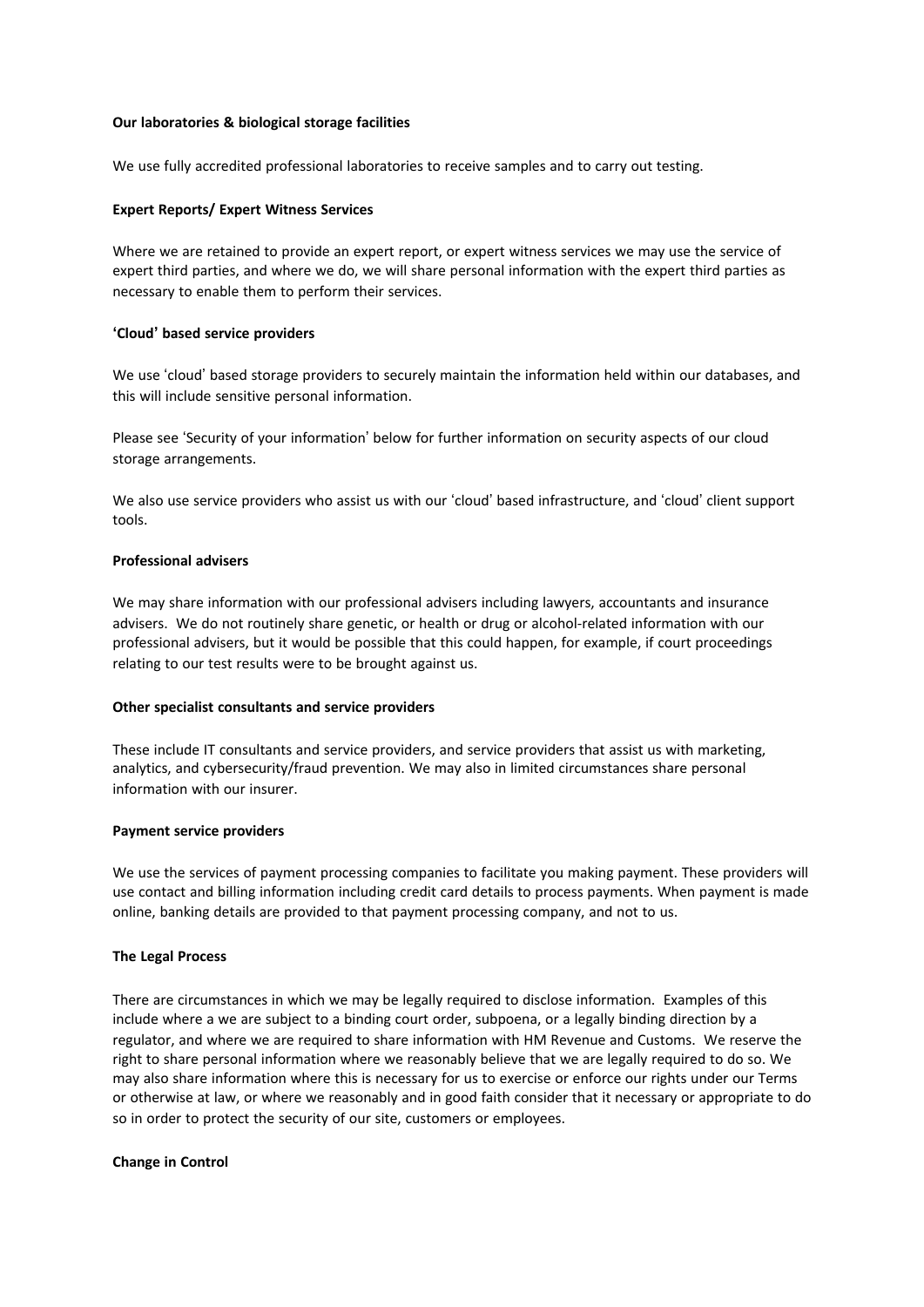We may share information with third parties to whom we may to sell, transfer or merge parts of our business or our assets or alternatively where we, buy or merge with other businesses. If a change happens to our business, then the new owners may only use your personal information in the same way as set out in this privacy statement.

## **Part E**

## **How long we keep your personal data**

In this section we provide guidance on how long we are likely to retain your personal information. This generally depends on how and why the information is collected. Please also be aware that it takes up to a further 6 months from the dates specified in this section for information that is no longer required to be fully removed from our systems because we retain backup and archive files.

We may also retain limited personal information for a longer period than specified including to in the event of a complaint or if we reasonably believe there is a prospect of litigation relating to our relationship with you, or that the information may be needed to exercise or enforce our rights under our terms, or to perform contractual obligations. We may also retain information for a longer period where we are legally required to do so, and for audit and compliance purposes or where the information we hold is required in connection with a legal process. Additionally, our laboratories may also need to retain information that they hold on our behalf for longer periods to comply with legal or regulatory requirements. We may also retain sufficient information to be able to evidence your account deletion request.

## **We retain information for the periods below:**

## • **General Information including contact information and communications**

- $\circ$  Call recordings: up to 6 months from the end of the month in which the call happened.
- o General contact information provided when we are asked to provide a quote, and our quotes and related communications, and communications with us including notes taken during from telephone calls: 12 months, unless the quote is accepted. If a quote is accepted we retain all information relating to the quote and the test for 7 years after the date on which the results are provided.

## • **Payment Information and financial records**:

By law we have to retain financial records. We retain the name and contact details of each person who pays for a test, any payment details we have, and transactional information for up to seven years after we receive payment for our services.

## • **Information relating to services**:

- o We retain samples for 7 years unless we are requested to delete the sample by or on behalf of the person whose sample it is. We may retain the sample for a longer period of time were lawfully required to do so.
- o We retain our internal records in connection with our services, test results and our expert reports for 7 years from the date on which we provide our results/reports, or for so long as we are aware that legal proceedings to which the test/report relates is ongoing.

**Part F**

**Security**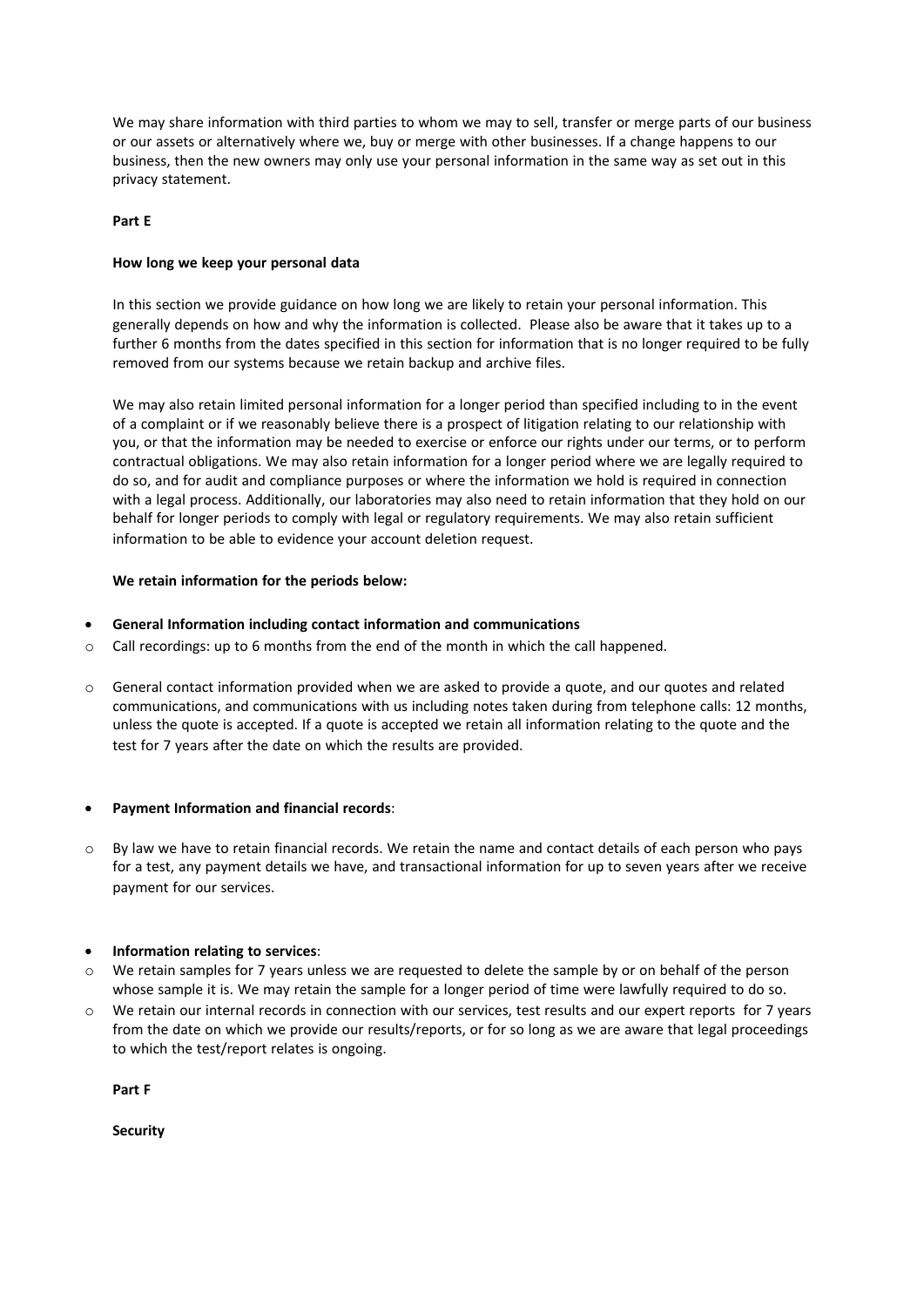We are committed to being a secure and trusted partner for your personal information, including sensitive information such as test results.

### **How do we do this?**

At the heart of how we protect your information is our commitment to International Standards set by ISO. We are certified to ISO:9001 for quality controls and ISO:27001 for information security. As part of our ISO accreditation, audits and reviews are conducted of all relevant third-party service providers to check that they meet our strict requirements.

We use a combination of technical, physical and organisational measures to protect the security of your information.

Physical and organisational measures help protect against social engineering attacks whereby an unauthorized person gains access to restricted information or physical location through psychological manipulation of authorised individuals. These measures include security clearances, extensive training and physical security measures and are subject to rigorous external audits throughout the year.

Technical measures implemented to protect your information include:

- Security by design
- **Encryption**
- Separation of Concerns & Pseudonymization
- Monitoring and Alerting
- Proactive Vulnerability and Penetration testing

#### **What is security by design?**

The software has been designed and implemented with a security-first process with the expectation that malicious third parties will attempt to exploit the system. This includes minimising permissions and access to data for internal secure systems.

#### **What is encryption?**

Data is scrambled so it is unreadable by humans or computers without a unique decryption key which is kept separate and secure. Encryption of data occurs as it flows through our system to yourselves (HTTPS) and while it is stored by ourselves (Encrypt at Rest). This significantly increases the difficulty of accessing data in the event of unauthorised access to our systems.

#### **What is monitoring and alerting?**

We actively monitor our systems and all communication with the outside world, collecting and analysing the available data for indicators of potential threats and breaches. These are automatically triaged and alerted to our security team for appropriate action.

## **What is proactive vulnerability and penetration testing?**

We periodically employ the services of third party specialists to act as malicious parties and attempt to breach our security in a controlled and safe way. This enables us to identify and assess potential attack vectors before they are identified by monitoring and alerting tools and to address and harden appropriately.

#### **Part G: General**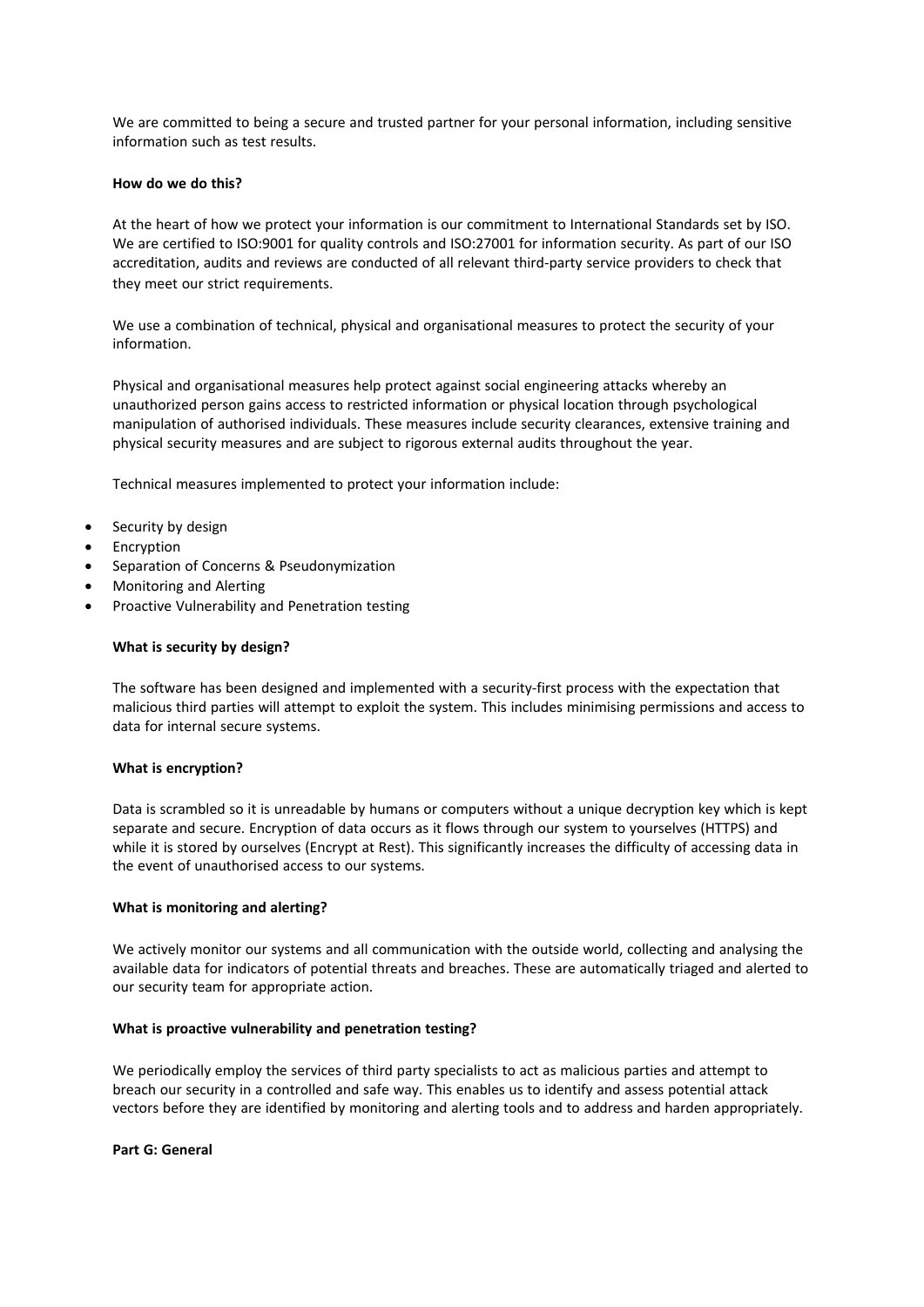## **Your rights**

If we hold your personal information, in certain circumstances, you have rights under data protection laws.

Please click on the links below to find out more about these rights:

- Request access to your personal data.
- Request correction of your personal data.
- Request erasure of your personal data.
- Object to processing of your personal data.
- Request restriction of processing your personal data.
- Request transfer of your personal data.
- Right to withdraw consent.

If you wish to exercise any of the rights above, please contact us.

No fee: You will not have to pay a fee to access your personal data or to exercise any of the rights. However, we may charge a reasonable fee if your request is clearly unfounded, repetitive or excessive. Alternatively, we could refuse to comply with your request in these circumstances.

**What we may need from you**: We may need to request specific information from you to help us confirm your identity and ensure your right to access your personal data (or to exercise any of your other rights). This is a security measure to ensure that personal data is not disclosed to any person who has no right to receive it. We may also contact you to ask you for further information in relation to your request to speed up our response.

**Time limit to respond**: We try to respond to all legitimate requests within one month. Occasionally it could take us longer than a month if your request is particularly complex or you have made a number of requests. In this case, we will notify you and keep you updated.

#### **Contact Details**

We are DNA Workplace Limited, of Unit G1, Frome Business Park, Manor Road, Frome, BA11 4FN.

If you have any queries about the privacy of your information, or about the information in this statement, or if you think the information is in any way incomplete, please contact us at: info@dnaworkplace.com

or call our customer services team on +44 1373800130

We also have a Data Protection Manager who can be contacted at: privacy@dnaworkplace.com

You have the right to make a complaint at any time to the Information Commissioner's Office (ICO), the UK supervisory authority for data protection issues (*www.ico.org.uk*). We would, however, appreciate the chance to deal with your concerns before you approach the ICO so please contact us in the first instance.

#### **Changes to this statement, and your duty to tell us of changes**

We keep this statement under regular review. This version was last published on 16 January 2019. Historic versions can be obtained by contacting us.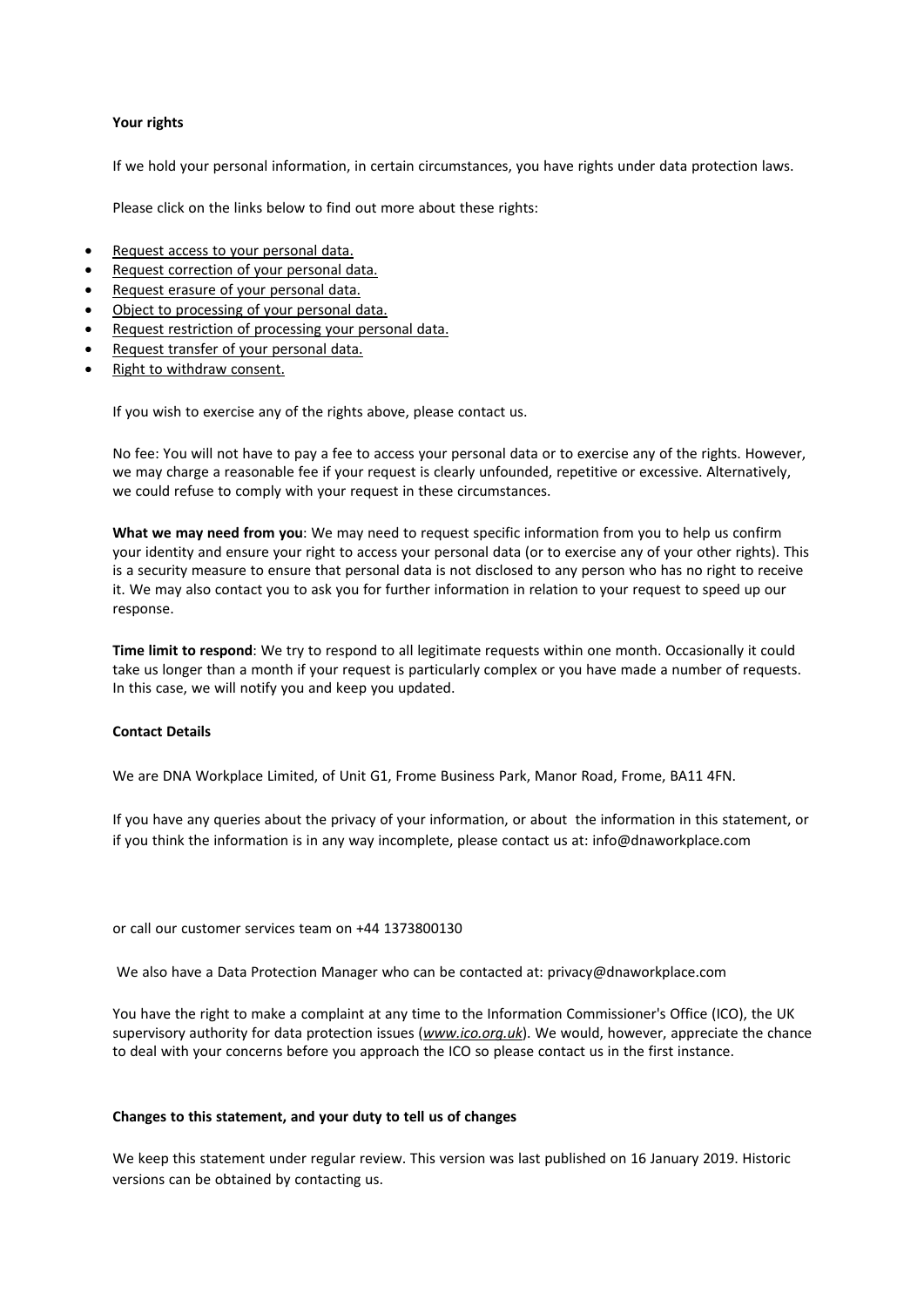It is important that the personal information we hold about you is accurate and current. Please let us your personal data changes during your relationship with us.

#### **Appendix**

You have the right to:

**Request access** to your personal information (commonly known as a "data subject access request"). This enables you to receive a copy of the personal information we hold about you and to check that we are lawfully processing it.

**Request correction** of the personal information that we hold about you. This enables you to have any incomplete or inaccurate information we hold about you corrected, though we may need to verify the accuracy of the new data you provide to us.

**Request erasure** of your personal information. This enables you to ask us to delete or remove personal information where there is no good reason for us continuing to process it. You also have the right to ask us to delete or remove your personal information where you have successfully exercised your right to object to processing (see below), where we may have processed your information unlawfully or where we are required to erase your personal information to comply with local law. Note, however, that we may not always be able to comply with your request of erasure for specific legal reasons which will be notified to you, if applicable, at the time of your request.

**Object to processing** of your personal information where we are relying on a legitimate interest (or those of a third party) and there is something about your particular situation which makes you want to object to processing on this ground as you feel it impacts on your fundamental rights and freedoms. You also have the right to object where we are processing your personal information for direct marketing purposes. In some cases, we may demonstrate that we have compelling legitimate grounds to process your information which override your rights and freedoms.

**Request restriction** of processing of your personal information. This enables you to ask us to suspend the processing of your personal information in the following scenarios:

- If you want us to establish the accuracy of the information.
- Where our use of the information is unlawful but you do not want us to erase it.
- Where you need us to hold the information even if we no longer require it as you need it to establish, exercise or defend legal claims.
- You have objected to our use of your information but we need to verify whether we have overriding legitimate grounds to use it.

**Request the transfer** of your personal information to you or to a third party. We will provide to you, or a third party you have chosen, your personal information in a structured, commonly used, machine-readable format. Note that this right only applies to automated information which you initially provided consent for us to use or where we used the information to perform a contract with you.